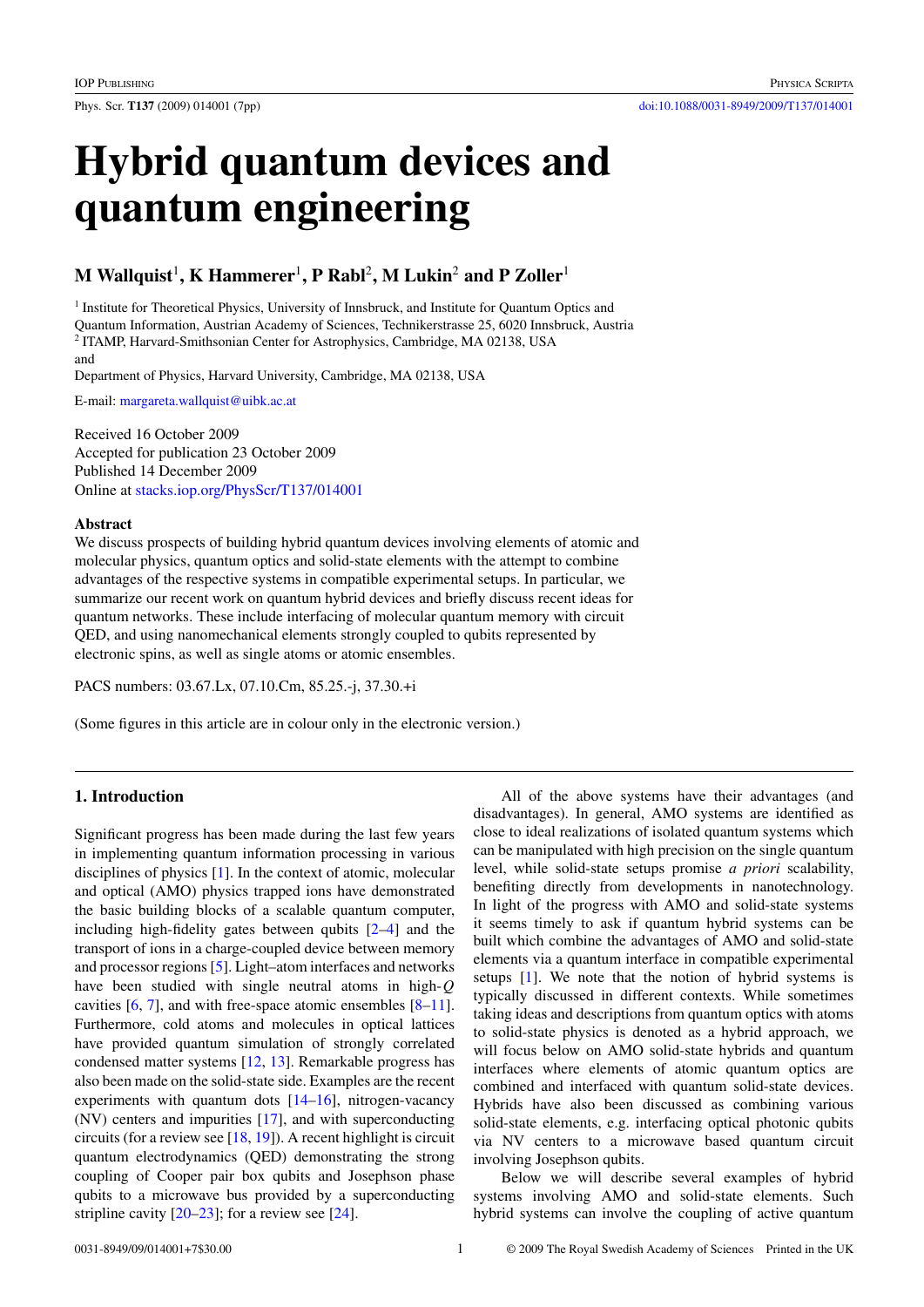

**Figure 1.** CPB qubit and polar molecule ensemble couple to microwave stripline cavity photons via capacitive and dipole coupling, respectively. Strong coupling is achieved due to the quasi-one-dimensional (1D) structure of the cavity, with length *L* ∼ cm and width  $d \sim \mu$ m.

elements, such as a solid-state quantum processor coupled to a high-fidelity atomic quantum memory; the latter could further provide an interface to optical qubits, and thus to quantum communication. Coupling AMO and solid-state elements implies the creation of a quantum interface. The interface can involve a direct coupling, which typically requires storing atoms or molecules close to solid-state surfaces—quite often associated with decoherence, and often in a cryogenic setup—which can be an experimental challenge for AMO systems. Alternatively, such quantum interfaces can be provided by an optical photon (or possibly also microwave) bus, which allows to couple the systems at large (r) distances. We present examples for both types of interfaces in the following. In section 2, we present an AMO solid-state interface via a microwave bus consisting of a superconducting stripline cavity. Section 3 focuses on nanomechanical elements and their coupling to NV centers, single atoms and atomic ensembles. Finally, section [4](#page-4-0) briefly presents examples of cavity QED solutions for quantum networks.

#### **2. Circuit QED and polar molecules**

As a first example of an AMO solid-state interface, we consider the coupling of polar molecules to a circuit QED setup [\[25](#page-5-0)[–28\]](#page-0-0), see figure 1. The superconducting stripline cavity provides an interface for solid-state qubits to AMO systems, including Rydberg atoms [\[29\]](#page-5-0) and trapped ions [\[30\]](#page-5-0), and consequently allows an optical interface for quantum communication. We recall that the Jaynes–Cummings model can be realized with superconducting Cooper-pair box (CPB) qubits strongly coupled to microwave photons in a cm-long stripline cavity [\[31,](#page-5-0) [32\]](#page-5-0); the small mode volume of its quasi-1D structure allows for a strong dipole coupling. This setup is attractive for quantum information processing, using the stripline cavity as a high-*Q* photon bus for solid-state quantum processors, like in the recent implementation of the two-qubit Grover and Deutsch–Josza algorithms [\[33\]](#page-5-0). For a typical cavity mode frequency  $\omega_c \sim 10 \text{ GHz}$  and mode decay rate  $\kappa \sim 10$  kHz the corresponding quality factor is *Q* ∼ 10<sup>6</sup>. Both the cavity mode frequency and the quality factor are tunable using additional superconducting quantum interference device (SQUID) elements [\[34,](#page-5-0) [35\]](#page-5-0). However, the major drawback of superconducting devices for quantum information processing, and in particular for the storage of information, is their strong coupling to the environment.

With the dissipation problem in mind, the idea is to attach robust AMO memory units to the stripline cavity; here we focus on rotational states of single polar molecules or molecular ensembles. The rotational excitations are in the microwave regime, allowing near-resonant coherent interaction with the stripline cavity photons. Assuming a single polar molecule to be prepared in its internal vibrational and electronic ground state, the internal dynamics is described by a rigid rotor model with anharmonic spectrum  $E<sub>N</sub>$  =  $BN(N+1)$ , which interacts through electric dipole coupling with the stripline cavity photons. The anharmonicity allows us to pick out a two-level subspace in the rotational spectrum, leaving an effective Jaynes–Cummings type Hamiltonian for the stripline–molecule system,

$$
H = \hbar \omega_{\rm c} \hat{c}^{\dagger} \hat{c} + E_{\rm rot} \hat{\sigma}_z + \hbar g \left( \hat{\sigma}_+ \hat{c} + \hat{\sigma}_- \hat{c}^{\dagger} \right)
$$

with  $\hat{c}$  the cavity mode annihilation operator and  $\hat{\sigma}_{z,\pm}$ operators for the chosen two-level rotational subspace {|*N* + 1),  $|N\rangle$ , and  $E_{\text{rot}} = (E_{N+1} - E_N)/2$ . Trapping the molecular memory close to the stripline surface  $(1-0.1 \mu m)$ , presumably using an electric *Z*-trap, allows a strong vacuum Rabi frequency of  $g \sim 40 - 400$  kHz [\[25\]](#page-5-0).

With a trap frequency  $v_t \sim 1-10 \text{ MHz}$  far lower than reasonable cryostat temperatures  $(10 \text{ mK} \sim 200 \text{ MHz})$ , it is desirable to cool the motion of the trapped molecule after loading. Through the spatial dependence of the microwave driving fields, it is possible to address both the motion and the internal rotational levels, and thus to employ a technique similar to laser cooling of trapped ions [\[36,](#page-5-0) [37\]](#page-5-0). The low dissipation rate of rotational excitations is overcome by engineering an effective dissipation via the decay of the cavity field, allowing for motional ground-state cooling [\[25,](#page-5-0) [38\]](#page-5-0).

The coupling of the molecular memory to the stripline cavity is strongly enhanced by replacing the single molecule with an ensemble of  $N \sim 10^4$ –10<sup>6</sup> polar molecules, resulting in a collectively enhanced vacuum Rabi frequency  $g\sqrt{N}$  ∼ 1–10 MHz [\[26\]](#page-5-0). Here the information is stored in collective excitations, which for a highly polarized ensemble are approximately described by the harmonic oscillator spectrum. The CPB qubit provides the necessary nonlinearity for performing basic quantum information operations involving the cavity and ensemble oscillators. The robustness of the ensemble memory unit is even higher in a self-assembled dipolar crystal, in which collisional dephasing is suppressed [\[27\]](#page-5-0). Such a crystal is formed in the high-density limit of cold clouds of polar molecules, under 1D or 2D trapping conditions.

Collective enhancement also allows for circuit QED, despite the weaker interaction, with spin ensembles [\[39\]](#page-5-0) or molecular ion ensembles [\[40\]](#page-5-0) (see also [\[41–44\]](#page-5-0)).

### **3. Hybrid systems involving nanomechanical elements**

Lately, along with experimental progress in the fabrication and manipulation of micron and nanomechanical systems, a new field exploring the quantum limit of mechanical motion has emerged [\[45–48\]](#page-5-0). Examples include optomechanical systems, where radiation pressure of photons couples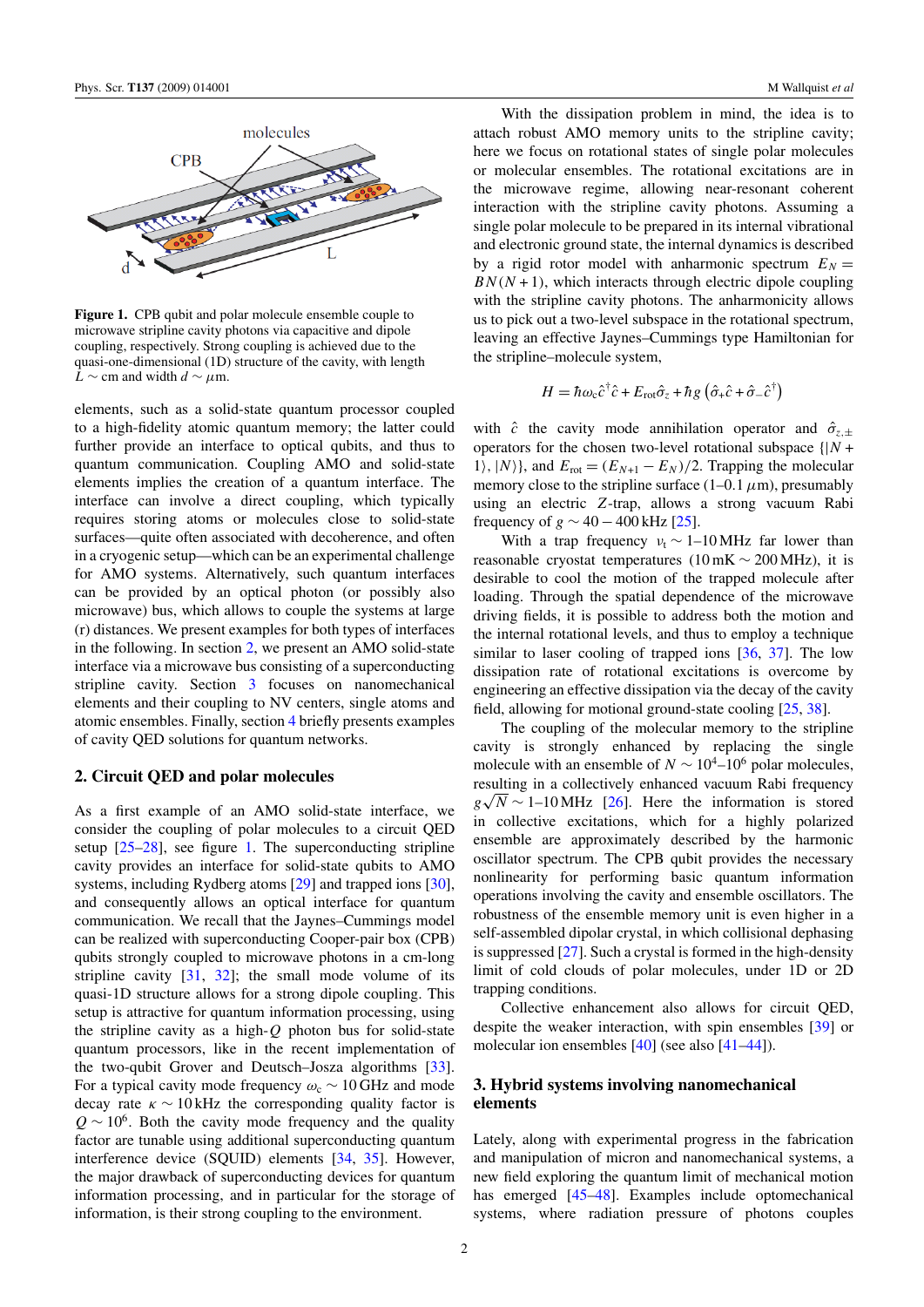

**Figure 2.** (a) Electronic spin associated with a nitrogen-vacancy (NV) impurity in diamond couples through position-dependent Zeeman shift to motion of an NEMS with magnetized tip. (b) Cooling of the NEMS motion and creation of arbitrary resonator states using the coherent coupling to the electronic spin combined with optical pumping and RF-pulses, respectively.

to the motion of a movable cavity mirror [\[49–51\]](#page-5-0) or membrane [\[52\]](#page-5-0), or nanoelectromechanical systems (NEMS), which are naturally integrated with electrical circuits such as superconducting stripline cavities [\[53\]](#page-5-0) or single electron transistors [\[54\]](#page-5-0). However, the observation of quantum effects is challenging as it requires cooling of the mechanical motion close to the ground state and the ability to create nonclassical states, such as squeezed, Fock or entangled states (see e.g. [\[55,](#page-5-0) [56\]](#page-5-0)). Consequently, the aim is to create a coherent interface between nanomechanical degrees of freedom and a well-controlled quantum system, such as electronic spins, atoms, photons, for which there exist tools for preparation, manipulation and measurement.

#### *3.1. Strong magnetic coupling of electronic spin qubits to a mechanical phonon bus*

As a first example, we consider a setup where the quantized motion of an NEMS with magnetized tip couples directly to an isolated spin qubit through the position-dependent Zeeman shift  $[57]$ , as shown in figure  $2(a)$ . For nanoscale dimensions, the resulting coupling strength  $\lambda \sim 100$  kHz between the spin and a single vibrational quantum can exceed the intrinsic spin decoherence rate as well as the mechanical heating rate. The physics of this system is then well described by a Jaynes–Cummings model in the strong coupling regime, in close analogy to cavity QED.

The focus of [\[57\]](#page-5-0) is on a realistic implementation of such a strongly coupled system using the electronic spin associated with a NV impurity in diamond. Here spin states can be prepared and detected optically using laser excitations to electronically excited states [\[17\]](#page-5-0), while in the ground-state spin coherence times of 1.8 ms have been achieved even at room temperature [\[58\]](#page-5-0). Rabl *et al* [\[57\]](#page-5-0) addresses in particular the problem of strong spin dephasing due to hyperfine interactions with the nuclear spin bath as well as the frequency mismatch of the mechanical motion (MHz) and the zero field splitting of the spin (GHz). To overcome those problems, the qubit is encoded in a dressed basis of the microwave-driven NV spin which is highly insensitive to the quasi-static field of the nuclei, while at the same time a strong resonant interaction with the vibrating tip is realized. Under

such conditions the strong coupling regime between dressed spin levels and mechanical motion can be achieved under realistic conditions. Combined with the ability to optically prepare and detect the spin states, this coupling in principle enables the generation of arbitrary motional superposition states. The two basic steps are sketched in figure 2(b). Firstly, a resonant transfer of a motional excitation into a spin excitation followed by optical pumping steps leads to cooling and prepares the resonator in a pure state, e.g. the motional ground state. Secondly, using coherent processes only, spin superpositions are converted into equivalent superpositions of motional states. In conclusion, the strong coupling of an electronic NV impurity spin to an NEMS resonator can be used as a tool to control the mechanical motion via the spin.

The coupling of a single spin to a mechanical resonator discussed above can also be extended to a whole array of resonators [\[59\]](#page-5-0). By applying a bias voltage the resonators are charged and interact with each other via long-range electrostatic forces. The magnetic interaction of the spins with the collective phonon modes of the coupled NEMS array then allows the implementation of quantum operations between distant spin qubits, in direct analogy with the well-known quantum computing proposals for trapped ions [\[60\]](#page-5-0). This NEMS-based quantum bus is applicable for a wide range of solid-state spin qubits and allows the design of different spin–spin interactions and scalable quantum computing architectures by the appropriate circuit layouts [\[59\]](#page-5-0). Further it enables the possibility to couple dissimilar spins with each other and provides a general interface between spins and other charged based qubits, such as superconducting qubits or trapped ions.

#### *3.2. Strong coupling of a mechanical oscillator and a single atom*

There are several proposals for interfacing nanomechanical elements as a novel mesoscopic system and trapped ions or atoms. One idea is to construct a mesoscopic Paul trap for ions using suspended nanomechanical resonators as the tiny trap electrodes. Thus the electrodes themselves are high-*Q* resonators with mechanical degrees of freedom, which can be cooled, manipulated and measured via the laser-driven ions [\[61\]](#page-5-0). Similarly, it was proposed to trap a single ion close to a voltage-biased doubly clamped cantilever realizing a nanomechanical oscillator [\[62,](#page-5-0) [63\]](#page-5-0), or a BEC close to a cantilever with magnetic tip [\[64\]](#page-5-0). Also the coupling of artificial atoms to a nanomechanical resonator beam was considered, such as an embedded self-assembled quantum dot  $[65]$  or a CPB qubit  $[66]$ .

Optomechanical systems are recently approaching the quantum regime [\[67–69\]](#page-5-0). The dominant mechanism of these systems is the radiation pressure coupling of photons (light) to the motion of a micromirror or membrane [\[47,](#page-5-0) [48\]](#page-5-0). Independently, we can consider trapping an atom in the optical lattice formed by driven modes in an optical cavity. In such a setup, the quantized motion of the atom couples to the quantized fluctuations of the light field. The idea in [\[70\]](#page-5-0) is to combine these independent mechanisms in one and the same cavity, as shown in figure  $3(a)$  $3(a)$ , in order to create a cavity-mediated interaction between the atomic motion and the membrane motion.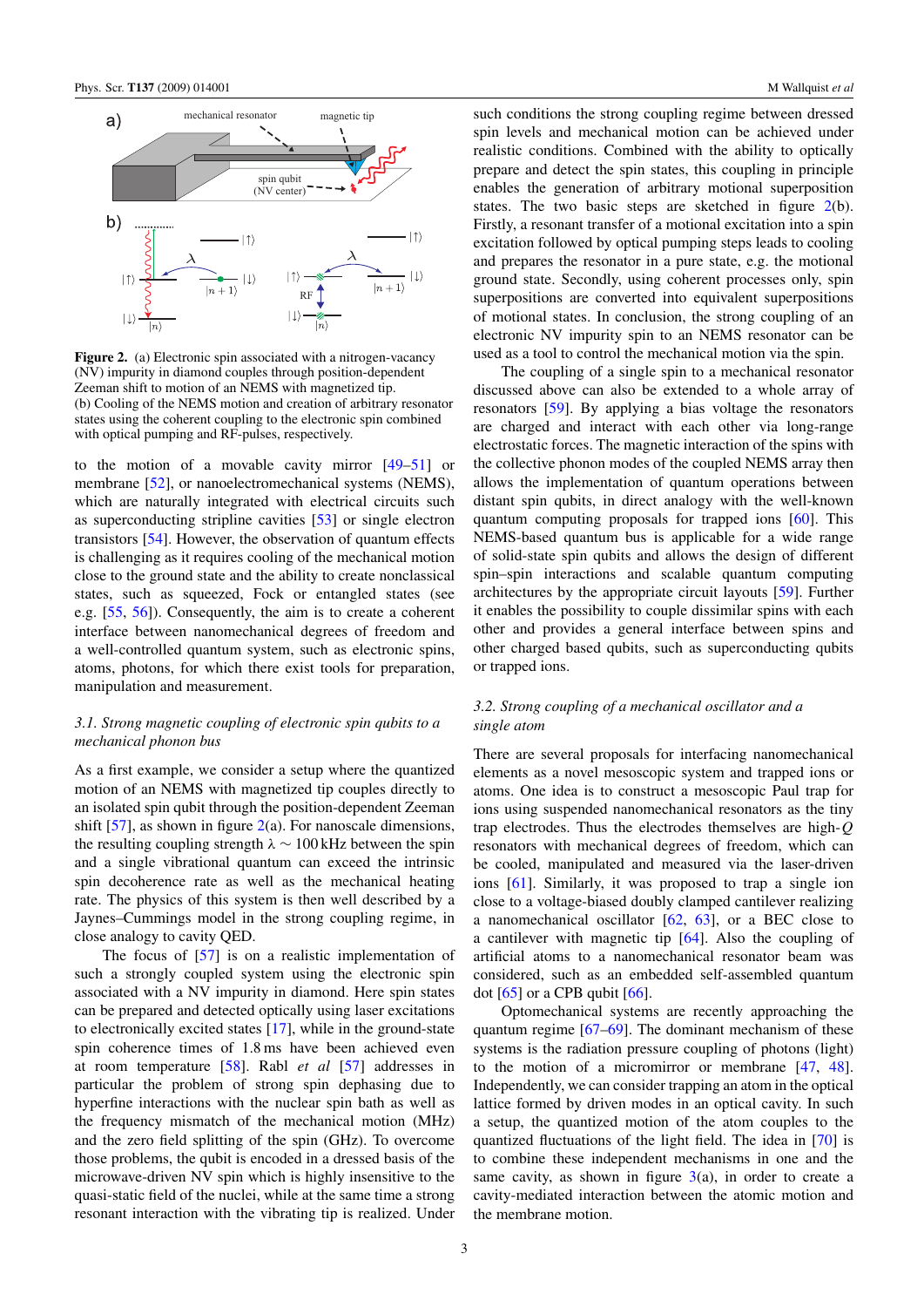<span id="page-3-0"></span>

**Figure 3.** (a) Two driven optical cavity modes mediate linear interaction between a vibrating membrane and the motion of a single trapped atom. (b) The two modes are driven on opposite sides of their respective resonances. When the membrane moves, the cavity response increases for one mode and decreases for the other. (c) When the membrane is in equilibrium, the atomic motion is centered around  $\bar{x}_{at}$ . (d) When the membrane moves, the opposite response of the two fields shifts the atomic equilibrium and thus creates a linear coupling of the atomic motion to the membrane motion.

For a strongly driven cavity mode  $\hat{c}$ , it is convenient to perform a standard linearization  $\hat{c} = \alpha + \delta \hat{c}$ , where the steady-state cavity response  $\alpha^2 \sim 1/[\kappa^2 + \Delta^2]$ , shown in figure 3(b), is sensitive to the detuning  $\Delta = \omega_L - \omega_c$  of the laser frequency  $\omega_L$  from the cavity mode frequency  $\omega_c$ . The response width is given by the cavity decay  $\kappa$ . Since the steady-state field provides the atomic (harmonic) potential, the atomic trap frequency  $\omega_a$  depends on the field amplitude  $\alpha$ . The free Hamiltonian for the setup reads, in a frame rotating with the laser frequency,

$$
H_0 = -\Delta \delta \hat{c}^\dagger \delta \hat{c} + \omega_{\rm m} a_{\rm m}^\dagger a_{\rm m} + \omega_{\rm a}(\alpha) a_{\rm a}^\dagger a_{\rm a}.
$$

Due to the backaction of the membrane motion on the cavity field, the cavity detuning  $\Delta$  is modulated by the membrane motion. The result is a modulation of the field amplitude  $\alpha$  (see e.g. the left peak in figure 3(b)) and consequently the atomic frequency  $\omega_a(\alpha)$  following the membrane motion. Thus a single driven cavity mode mediates coupling of the membrane displacement to the atomic motional frequency. Our goal is a *linear* coupling of the atomic *displacement* to the membrane motion, via the cavity.

The basic idea behind the linear coupling is to combine two driven fields  $\hat{c}_1$  and  $\hat{c}_2$ , detuned on different sides of their respective resonances,  $\Delta = \Delta_1 = -\Delta_2$ , as shown in figure  $3(b)$ . Figure  $3(c)$  shows the atom in the potential combined of the two cavity fields, when the membrane is in equilibrium position. When the detunings are shifted due to the membrane motion (dashed line in figure  $3(b)$ ), the amplitudes of the two fields respond oppositely: when  $\alpha_1$  decreases,  $\alpha_2$  increases, and vice versa, as shown in figure  $3(d)$ . The combined effect is a trap displacement, which follows the membrane motion. At this point it is clear that resonance is obtained when the membrane frequency (and thus the displacement modulation) equals the trap frequency,  $\omega_m = \omega_a$ . Technically, we write the respective couplings of membrane and atom motion to the cavity modes,

$$
H_{\rm int} = (g_{\rm c,m}(a_{\rm m}^{\dagger} + a_{\rm m}) + g_{\rm c,a}(a_{\rm a}^{\dagger} + a_{\rm a})) (\delta \hat{c}_1 + \delta \hat{c}_1^{\dagger}) + (g_{\rm c,m}(a_{\rm m}^{\dagger} + a_{\rm m}) - g_{\rm c,a}(a_{\rm a}^{\dagger} + a_{\rm a})) (\delta \hat{c}_2 + \delta \hat{c}_2^{\dagger}).
$$
 (1)

Adiabatic elimination of the cavity fields, under assumption of large detuning  $\Delta$  on the scale of the cavity couplings *g*c,m, *g*c,a, yields an effective *linear* cavity-mediated membrane–atom interaction. In the crude limit  $|\Delta| \gg \omega_{\rm m}$ ,  $\kappa$ the effective coupling term reads,

$$
H_{\mathrm{m,a}} = -\frac{4g_{\mathrm{c,m}}g_{\mathrm{c,a}}}{\Delta} \left( a_{\mathrm{m}}^{\dagger} + a_{\mathrm{m}} \right) \left( a_{\mathrm{a}}^{\dagger} + a_{\mathrm{a}} \right).
$$

Remarkably, for this setup, the strong-coupling regime is reachable with state-of-the-art experimental parameters even for a single atom [\[70\]](#page-5-0).

#### *3.3. Establishing EPR channels between nanomechanics and atomic ensembles*

After a specific example on a hybrid system with only a *single* atom, let us move over to the intriguing world of atomic ensembles and continuous variable theory. Namely, the toolbox for continuous variable quantum protocols has been implemented with atomic ensembles: EPR-type entanglement generation between ensembles [\[71\]](#page-5-0), state swapping from light to ensemble [\[72\]](#page-6-0) and teleportation protocols [\[73\]](#page-6-0). The collective spin of a highly polarized atomic ensemble can be described by continuous variables obeying  $[X_a, P_a] = i$ . In fact, light and mechanical motion can be similarly described,  $[X_{\text{m,c}}, P_{\text{m,c}}] = i$ , thus it is possible to adapt the continuous variable toolbox to a setup including an atomic ensemble and an optomechanical system, where the mechanical resonator is either a movable Fabry–Perot cavity mirror [\[49\]](#page-5-0), or a dispersive membrane in a rigid cavity [\[52\]](#page-5-0). An optical quantum bus provides an interface for the nanomechanical system to the quantum toolbox already available for control of atomic ensembles, including high fidelity preparation and readout via light, and robust high fidelity storage of quantum states.

The proposal of Hammerer *et al* [\[74\]](#page-6-0) is to create robust entanglement between collective atomic spin variables and the motion of a nanomechanical resonator, exhibiting reduced EPR variance of correlations,

$$
\Delta_{\text{EPR}} = \Delta (X_{\text{m}} + X_{\text{a}})^2 + \Delta (P_{\text{m}} - P_{\text{a}})^2 < 2.
$$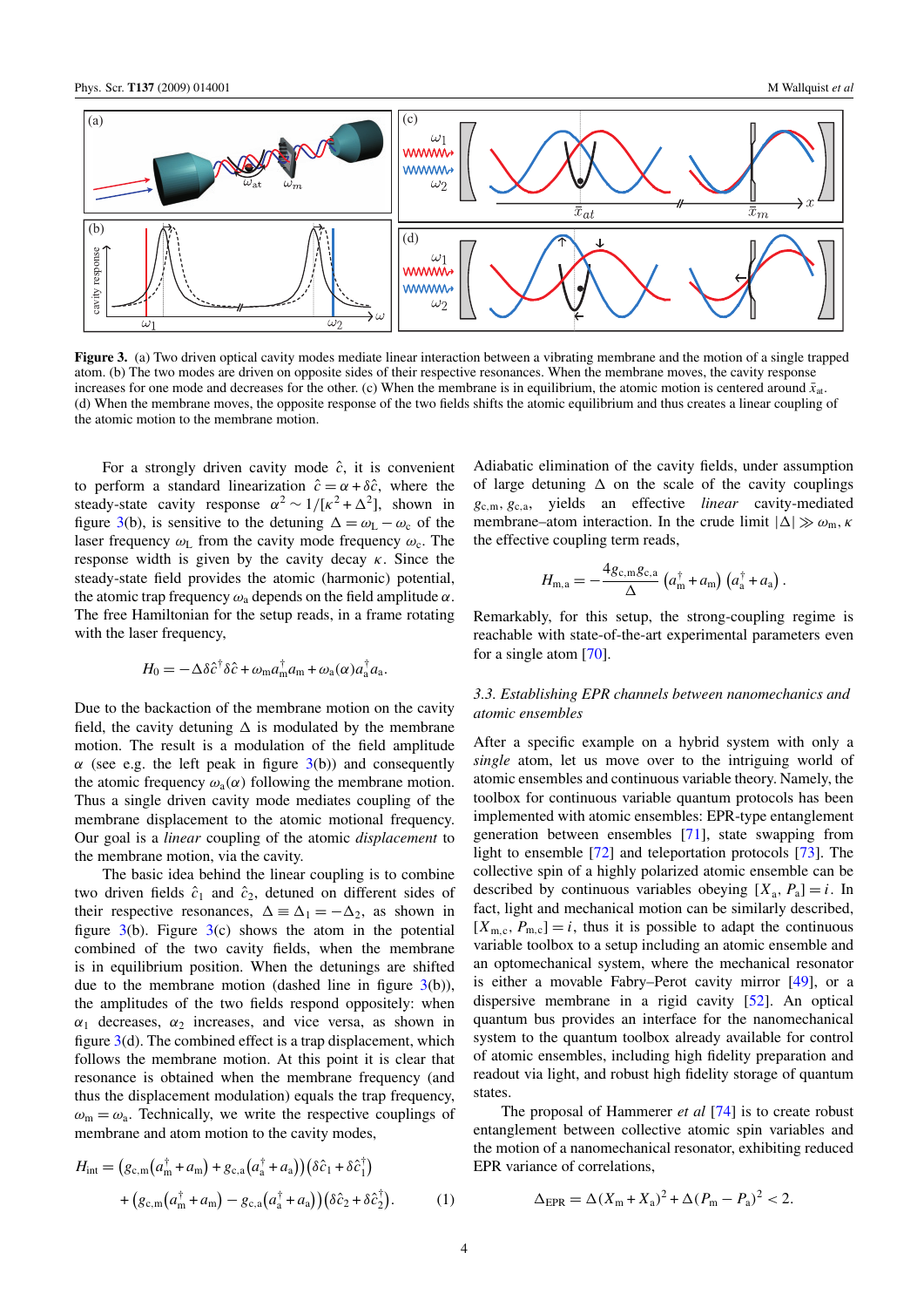<span id="page-4-0"></span>

**Figure 4.** Cascaded setup for creating EPR-type entanglement between the mirror motion in an optomechanical system and the collective spin of an atomic ensemble.

The generated entanglement can serve as basis for teleporting quantum states of collective spin onto a nanomechanical system, and further implies the intriguing possibility to cool a mechanical resonator by teleporting the ground state onto it.

In this setup, atoms and nanomechanical mode couple to light via radiation pressure and Faraday coupling, respectively,

$$
H = \frac{\omega_{\rm m}}{2} \left( X_{\rm m}^2 + P_{\rm m}^2 \right) + \frac{\Omega}{2} \left( X_{\rm a}^2 + P_{\rm a}^2 \right) + g \left( X_{\rm m} + X_{\rm a} \right) X_{\rm c}
$$

assuming couplings tuned to equal strength *g*. The proposed method for creating entanglement, is to perform a QND measurement of the commuting observables  $X_m + X_a$  and  $P_m - P_a$  which *projects* the atomic-nanomechanical system into a state with reduced variances. Crucial is that the atomic ensemble is polarized in the energetically higher lying state of the two ground states, such that the collective atomic variables describe a harmonic oscillator with negative mass,  $\Omega = -\omega_m$ . In that case, both  $X_m + X_a$  and  $P_m - P_a$  are conserved quantities, thus allowing QND measurement of both observables. Moreover, the interaction Hamiltonian *H*<sup>I</sup> ,

$$
H_{\rm I} = g[\cos(\omega_{\rm m}t)X_{\rm c}(X_{\rm m}+X_{\rm a}) + \sin(\omega_{\rm m}t)X_{\rm c}(P_{\rm m}-P_{\rm a})]
$$

shows that for a fast decaying cavity mode, the relevant observables  $X_m + X_a$  and  $P_m - P_a$  are linked to the cosine and sine components of the output light, respectively, and thus are detectable by homodyne measurement. A cascaded setup, as shown in figure 4, where the output light of a laser-driven optomechanical system is fed into the atomic ensemble setup, followed by homodyne measurement, allows for distant EPR correlations between systems acting in different environments. A nice feature of this proposal is that it does not require ground-state cooling of the nanomechanical resonator. The reason is that in the limit of strong coupling, a QND measurement realizes a projective von Neumann measurement, which collapses the system into a pure, entangled state irrespective of initial conditions.

#### **4. Cavity QED and quantum networks with microtoroidal cavities**

Finally, we comment briefly on promising recent developments in combining atomic cavity QED involving solid-state high-*Q* cavities. This is of interest in the context of building quantum networks. A quantum network is defined as a collection of nodes coupled by channels. The nodes store and process quantum information locally, while channels provide quantum interconnects between the various nodes,

e.g. in the sense of long distance quantum communication. In an AMO context the realization of such a network is provided by optical cavity QED, where atoms representing the quantum memory are stored in cavities. These cavities provide a local quantum data bus via exchange of photons, but also an interface with flying photonic qubits.

An example of a hybrid AMO solid-state system of such a network has been discussed by Kimble and collaborators [\[75\]](#page-6-0). In this microtoroidal cavity–QED setup a whispering-gallery cavity mode couples strongly to individual atoms [\[76\]](#page-6-0) and can connect with high efficiency to connecting optical fiber quantum channels. Furthermore, a single atom within the resonator can dynamically control the cavity output, thus making possible a photon turnstile mechanism for regulated transport of photons one by one [\[77\]](#page-6-0). Strong coupling was also demonstrated for a cavity-QED setup with an artificial atom quantum dot embedded in a microdisk [\[78\]](#page-6-0). A similar setup using atom–chip technology was demonstrated in [\[79\]](#page-6-0), with the field of an onchip fiber-based Fabry–Perot cavity showing strong coupling on the single-atom level to an ensemble quantum memory in form of a BEC.

#### **5. Conclusions**

During the last 15 years we have seen proposals and successful small scale realizations for implementing quantum information processing, in the context of AMO physics, but also in solid-state physics. With the maturing of the field of experimental quantum information, it seems timely to consider hybrid quantum systems involving atomic and solid-state elements with the goal of combining the advantages of the various systems in compatible experimental setups. Here, we have reviewed several promising new directions of building such hybrid quantum systems involving atomic and solid-state elements. In particular, we have focused on quantum interfaces and interconnects between AMO and solid-state quantum circuits mediated by photons in the optical and microwave domain in CQED and free space setups, as well as a phonon-based quantum data bus with nanomechanical elements. We believe that these ideas are a promising new route in the next generation development of experimental quantum information processing.

#### **Acknowledgments**

We acknowledge support by the Austrian Science Fund through SFB FOQUS, by the Institute for Quantum Optics and Quantum Information, and by the European Union through project EuroSQIP. PR and ML acknowledge support by ITAMP, NSF and the Packard Foundation.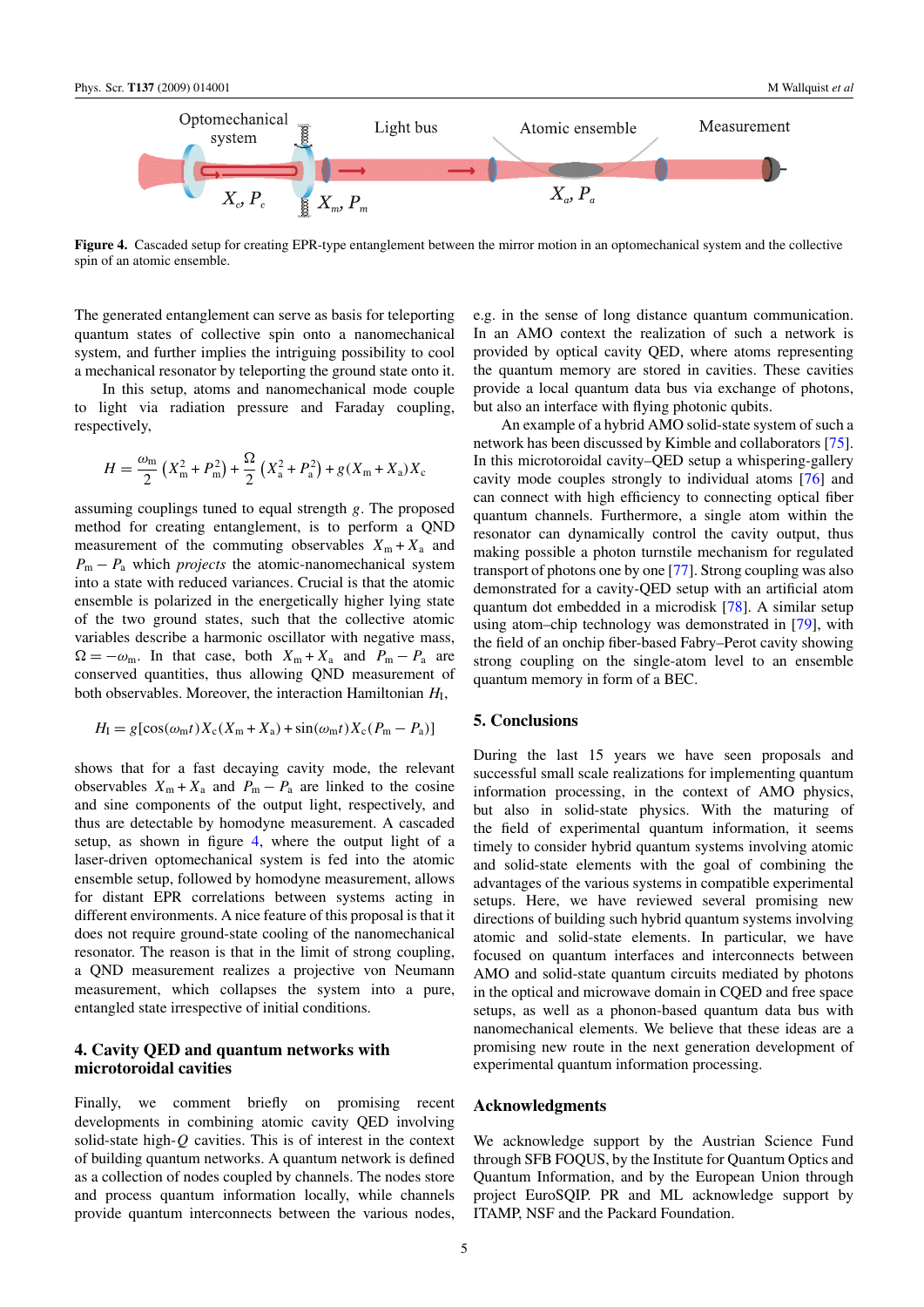#### <span id="page-5-0"></span>**References**

- [1] Zoller P *et al* 2005 *Eur. Phys. J.* D **36** [203](http://dx.doi.org/10.1140/epjd/e2005-00251-1)
- [2] Schmidt-Kaler F, Häffner H, Riebe M, Gulde S, Lancaster G P T, Deuschle T, Becher C, Roos C F, Eschner J and Blatt R 2003 *Nature* **[422](http://dx.doi.org/10.1038/nature01494)** 408
- [3] Leibfried D *et al* 2003 *Nature* **422** [412](http://dx.doi.org/10.1038/nature01492)
- [4] Benhelm J, Kirchmair G, Roos C F and Blatt R 2008 *Nat. Phys.* **4** [463](http://dx.doi.org/10.1038/nphys961)
- [5] Barrett M D *et al* 2004 *Nature* **[429](http://dx.doi.org/10.1038/nature02608)** 737
- [6] Pinkse P W H, Fischer T, Maunz P and Rempe G 2000 *Nature* **[404](http://dx.doi.org/10.1038/35006006)** 365
- [7] McKeever J, Boca A, Boozer A D, Buck J R and Kimble H J 2003 *Nature* **[425](http://dx.doi.org/10.1038/nature01974)** 268
- [8] Kuzmich A, Bowen W P, Boozer A D, Boca A, Chou C W, Duan L-M and Kimble H J 2003 *Nature* **[423](http://dx.doi.org/10.1038/nature01714)** 731
- [9] van der Wal C H, Eisaman M D, Andre A, Walsworth R L, Phillips D F, Zibrov A S and Lukin M D 2003 *Science* **[301](http://dx.doi.org/10.1126/science.1085946)** [196](http://dx.doi.org/10.1126/science.1085946)
- [10] Hammerer K, Sørensen A S and Polzik E S 2008 arXiv[:0807.3358v4](http://arxiv.org/abs/0807.3358v4)
- [11] Sangouard N, Simon C, de Riedmatten H and Gisin N 2009 arXiv[:0906.2699v2](http://arxiv.org/abs/0906.2699v2)
- [12] Paredes B, Widera A, Murg V, Mandel O, Fölling S, Cirac I, Shlyapnikov G V, Hänsch T W and Bloch I 2004 *Nature* **[429](http://dx.doi.org/10.1038/nature02530)** 277
- [13] Jördens R, Strohmaier N, Günter K, Moritz H and Esslinger T 2008 *Nature* **[455](http://dx.doi.org/10.1038/nature07244)** 204
- [14] Elzerman J M, Hanson R, Willems van Beveren L H, Witkamp B, Vandersypen L M K and Kouwenhoven L P 2004 *Nature* **[430](http://dx.doi.org/10.1038/nature02693)** 431
- [15] Kroutvar M, Ducommun Y, Heiss D, Bichler M, Schuh D, Abstreiter G and Finley J J 2004 *Nature* **[432](http://dx.doi.org/10.1038/nature03008)** 81
- [16] Hennessy K, Badolato A, Winger M, Gerace D, Atatüre M, Gulde S, Fält S, Hu E L and Imamoglu A 2007 *Nature* **[445](http://dx.doi.org/10.1038/nature05586)** 896
- [17] Wrachtrup J and Jelezko F 2006 *J. Phys.: Condens Matter* **[18](http://dx.doi.org/10.1088/0953-8984/18/21/S08)** [S807](http://dx.doi.org/10.1088/0953-8984/18/21/S08)
- [18] Korotkov A N 2009 Special Issue on quantum computing with superconducting circuits *Quantum Inf. Process.* **8** 51
- [19] Clarke J and Wilhelm F K 2008 *Nature* **453** [1031](http://dx.doi.org/10.1038/nature07128)
- [20] Ansmann M *et al* 2009 *Nature* **[461](http://dx.doi.org/10.1038/nature08363)** 504
- [21] Fink J M, Goeppl M, Baur M, Bianchetti R, Leek P J, Blais A and Wallraff A 2008 *Nature* **[454](http://dx.doi.org/10.1038/nature07112)** 315
- [22] Sillanpää M A, Park J I and Simmonds R W 2007 *Nature* **[449](http://dx.doi.org/10.1038/nature06124)** [438](http://dx.doi.org/10.1038/nature06124)
- [23] Majer J *et al* 2007 *Nature* **[449](http://dx.doi.org/10.1038/nature06184)** 443
- [24] Schoelkopf R J and Girvin S M 2008 *Nature* **451** [664](http://dx.doi.org/10.1038/451664a)
- [25] Andre A, DeMille D, Doyle J M, Lukin M D, Maxwell S E, Rabl P, Schoelkopf R and Zoller P 2006 *Nat. Phys.* **2** [636](http://dx.doi.org/10.1038/nphys386)
- [26] Rabl P, DeMille D, Doyle J M, Lukin M D, Schoelkopf R J and Zoller P 2006 *Phys. Rev. Lett.* **97** [033003](http://dx.doi.org/10.1103/PhysRevLett.97.033003)
- [27] Rabl P and Zoller P 2007 *Phys. Rev.* A **76** [042308](http://dx.doi.org/10.1103/PhysRevA.76.042308)
- [28] Krems R V, Stwalley W C and Friedrich B (ed) 2009 *Cold Molecules: Theory, Experiment, Applications* (Boca Raton, FL: CRC Press) Yelin S F, Kirby K and Cote R 2006 *Phys. Rev.* A **[74](http://dx.doi.org/10.1103/PhysRevA.74.050301)** [050301](http://dx.doi.org/10.1103/PhysRevA.74.050301)
- [29] Sørensen A S, van der Wal C H, Childress L I and Lukin M D 2004 *Phys. Rev. Lett.* **92** [063601](http://dx.doi.org/10.1103/PhysRevLett.92.063601)
- [30] Tian L, Rabl P, Blatt R and Zoller P 2004 *Phys. Rev. Lett.* **[92](http://dx.doi.org/10.1103/PhysRevLett.92.247902)** [247902](http://dx.doi.org/10.1103/PhysRevLett.92.247902)
- [31] Wallraff A, Schuster D I, Blais A, Frunzio L, Huang R-S, Majer J, Kumar S, Girvin S M and Schoelkopf R J 2004 *Nature* **[431](http://dx.doi.org/10.1038/nature02851)** 162
- [32] Blais A, Huang R-S, Wallraff A, Girvin S M and Schoelkopf R J 2004 *Phys. Rev.* A **69** [062320](http://dx.doi.org/10.1103/PhysRevA.69.062320)
- [33] DiCarlo L *et al* 2009 *Nature* **460** [240](http://dx.doi.org/10.1038/nature08121)
- [34] Palacios-Laloy A, Nguyen F, Mallet F, Bertet P, Vion D and Esteve D 2008 *J. Low Temp. Phys.* **151** [1034](http://dx.doi.org/10.1007/s10909-008-9774-x)
- [35] Sandberg M, Wilson C M, Persson F, Bauch T, Johansson G, Shumeiko V S, Duty T and Delsing P 2008 *Appl. Phys. Lett.* **92** [203501](http://dx.doi.org/10.1063/1.2929367)
- [36] Stenholm S 1986 *Rev. Mod. Phys.* **58** [699](http://dx.doi.org/10.1103/RevModPhys.58.699)
- [37] Leibfried D, Blatt R, Monroe C and Wineland D 2003 *Rev. Mod. Phys.* **75** [281](http://dx.doi.org/10.1103/RevModPhys.75.281)
- [38] Wallquist M, Rabl P, Lukin M D and Zoller P 2008 *New J. Phys.* **10** [063005](http://dx.doi.org/10.1088/1367-2630/10/6/063005)
- [39] Imamoglu A 2009 *Phys. Rev. Lett.* **102** [083602](http://dx.doi.org/10.1103/PhysRevLett.102.083602)
- [40] Schuster D I, Bishop L S, Chuang I L, DeMille D and Schoelkopf R J 2009 arXiv[:0903.3552v1](http://arxiv.org/abs/0903.3552v1)
- [41] Petrosyan D and Fleischhauer M 2008 *Phys. Rev. Lett.* **[100](http://dx.doi.org/10.1103/PhysRevLett.100.170501)** [170501](http://dx.doi.org/10.1103/PhysRevLett.100.170501)
- [42] Tordrup K, Negretti A and Mølmer K 2008 *Phys. Rev. Lett.* **101** [040501](http://dx.doi.org/10.1103/PhysRevLett.101.040501)
- [43] Verdu J, Zoubi H, Koller C, Majer J, Ritsch H and Schmiedmayer J 2009 *Phys. Rev. Lett.* **103** [043603](http://dx.doi.org/10.1103/PhysRevLett.103.043603)
- [44] Petrosyan D, Bensky G, Kurizki G, Mazets I, Majer J and Schmiedmayer J 2009 *Phys. Rev.* A **79** [040304\(R\)](http://dx.doi.org/10.1103/PhysRevA.79.040304)
- [45] Schwab K C and Roukes M L 2005 *Phys. Today* **[58](http://dx.doi.org/10.1063/1.2012461)** 36
- [46] Kippenberg T J and Vahala K J 2007 *Opt. Express* **15** [17172](http://dx.doi.org/10.1364/OE.15.017172)
- [47] Kippenberg T J and Vahala K J 2008 *Science* **[321](http://dx.doi.org/10.1126/science.1156032)** [1172](http://dx.doi.org/10.1126/science.1156032)
- [48] Marquardt F and Girvin S M 2009 *Physics* **2** [40](http://dx.doi.org/10.1103/Physics.2.40)
- [49] Gigan S, Böhm H R, Paternostro M, Blaser F, Langer G, Hertzberg J B, Schwab K C, Bäuerle D, Aspelmeyer M and Zeilinger A 2006 *Nature* **[444](http://dx.doi.org/10.1038/nature05273)** 67
- [50] Arcizet O, Cohadon P-F, Briant T, Pinard M and Heidmann A 2006 *Nature* **[444](http://dx.doi.org/10.1038/nature05244)** 71
- [51] Kleckner D and Bouwmeester D 2006 *Nature* **[444](http://dx.doi.org/10.1038/nature05231)** 75
- [52] Thompson J D, Zwickl B M, Jayich A M, Marquardt F, Girvin S M and Harris J G E 2008 *Nature* **[452](http://dx.doi.org/10.1038/nature06715)** 72
- [53] Regal C A, Teufel J D and Lehnert K W 2008 *Nat. Phys.* **4** [555](http://dx.doi.org/10.1038/nphys974)
- [54] Naik A, Buu O, LaHaye M D, Armour A D, Clerk A A, Blencowe M P and Schwab K C 2006 *Nature* **[443](http://dx.doi.org/10.1038/nature05027)** 193
- [55] Jaehne K, Hammerer K and Wallquist M 2008 *New J. Phys.* **10** [095019](http://dx.doi.org/10.1088/1367-2630/10/9/095019)
- [56] Jähne K, Genes C, Hammerer K, Wallquist M, Polzik E S and Zoller P 2009 *Phys. Rev.* A **79** [063819](http://dx.doi.org/10.1103/PhysRevA.79.063819)
- [57] Rabl P, Cappellaro P, Gurudev Dutt M V, Jiang L, Maze J R and Lukin M D 2009 *Phys. Rev.* B **79** [041302](http://dx.doi.org/10.1103/PhysRevB.79.041302)
- [58] Balasubramanian G *et al* 2009 *Nat. Mater.* **8** [383](http://dx.doi.org/10.1038/nmat2420)
- [59] Rabl P, Kolkowitz S J, Koppens F H, Harris J G E, Zoller P and Lukin M D 2009 arXiv[:0908.0316v1](http://arxiv.org/abs/0908.0316v1)
- [60] Cirac J I and Zoller P 1995 *Phys. Rev. Lett.* **74** [4091](http://dx.doi.org/10.1103/PhysRevLett.74.4091)
- [61] Tian L and Zoller P 2004 *Phys. Rev. Lett.* **93** [266403](http://dx.doi.org/10.1103/PhysRevLett.93.266403)
- [62] Wineland D J, Monroe C, Itano W M, Leibfried D, King B E and Meekhof D M 1998 *J. Res. Natl Inst. Stand. Technol.* **103** 259
- [63] Hensinger W K, Utami D W, Goan H-S, Schwab K, Monroe C and Milburn G J 2005 *Phys. Rev.* A **72** [041405](http://dx.doi.org/10.1103/PhysRevA.72.041405)
- [64] Treutlein P, Hunger D, Camerer S, Hänsch T W and Reichel J 2007 *Phys. Rev. Lett.* **99** [140403](http://dx.doi.org/10.1103/PhysRevLett.99.140403)
- [65] Wilson-Rae I, Zoller P and Imamoglu A 2004 *Phys. Rev. Lett.* **92** [075507](http://dx.doi.org/10.1103/PhysRevLett.92.075507)
- [66] Martin I, Shnirman A, Tian L and Zoller P 2004 *Phys. Rev.* B **69** [125339](http://dx.doi.org/10.1103/PhysRevB.69.125339)
- [67] Gröblacher S, Hammerer K, Vanner M R and Aspelmeyer M 2009 *Nature* **[460](http://dx.doi.org/10.1038/nature08171)** 724
- [68] Gröblacher S, Hertzberg J B, Vanner M R, Gigan S, Schwab K C and Aspelmeyer M 2009 *Nat. Phys.* **5** [485](http://dx.doi.org/10.1038/nphys1301)
- [69] Schliesser A, Arcizet O, Riviere R and Kippenberg T J 2009 *Nat. Phys.* **5** [509](http://dx.doi.org/10.1038/nphys1304)
- [70] Hammerer K, Wallquist M, Genes C, Ludwig M, Marquardt F, Treutlein P, Zoller P, Ye J and Kimble H J 2009 *Phys. Rev. Lett.* **103** [063005](http://dx.doi.org/10.1103/PhysRevLett.103.063005)
- [71] Julsgaard B, Kozhekin A and Polzik E S 2001 *Nature* **[413](http://dx.doi.org/10.1038/35096524)** 400